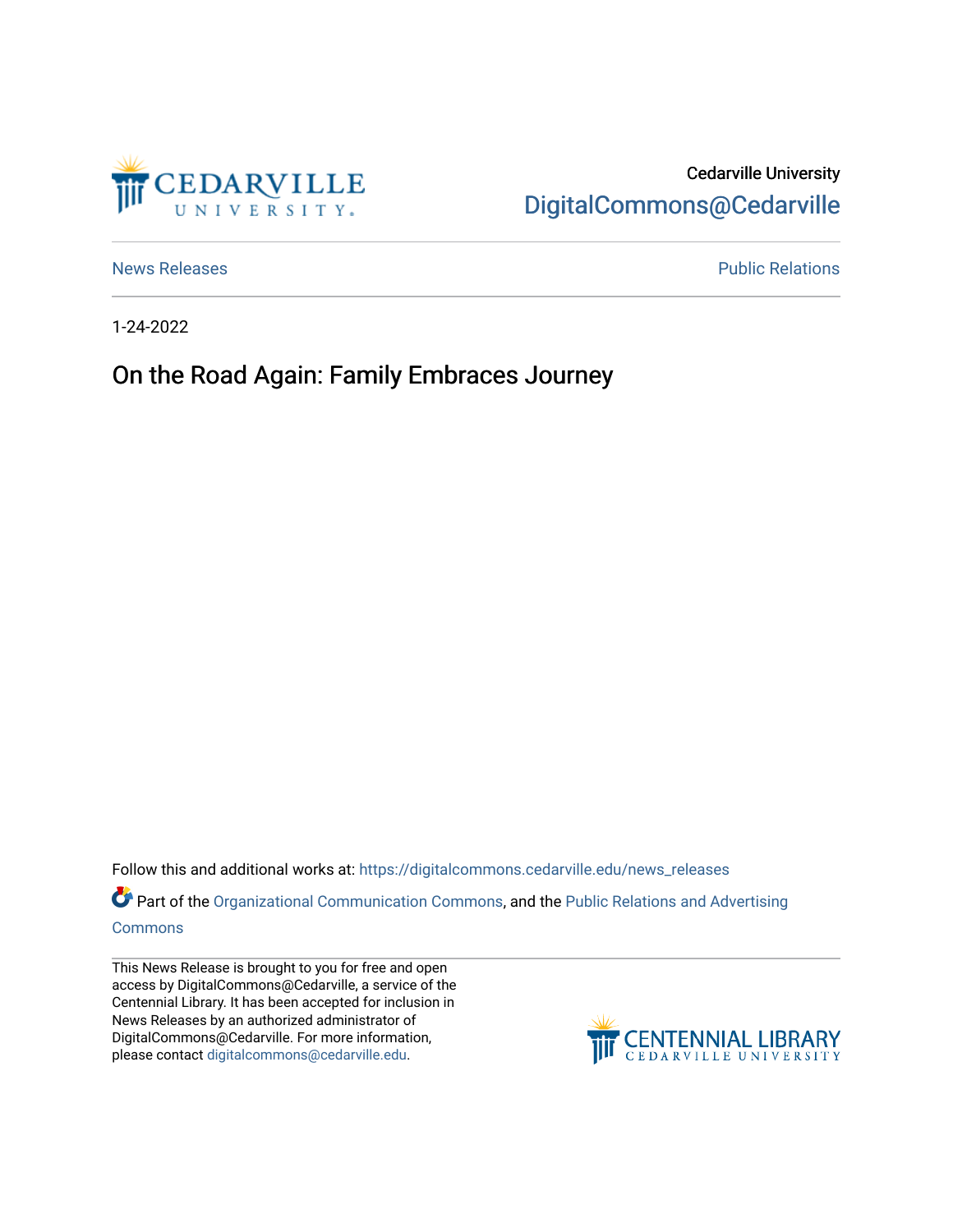**FOR IMMEDIATE RELEASE January 24, 2022**

**CONTACT:** Mark D. Weinstein Executive Director of Public Relations [937-766-8800](tel:937-766-8800) (o) [937-532-6885](tel:937-532-6885) (m) [Mweinstein@cedarville.edu](mailto:Mweinstein@cedarville.edu) @cedarvillenews

## **On the Road Again: Family Embraces Journey**

**CEDARVILLE, OHIO --** When fellow students at Cedarville University asked newly enrolled Anna Grace Galkin where she was from, she hesitated. This was because the longest she had called any place home was approximately four months.

As the daughter of an itinerant preacher, who led the self-run Galkin Evangelistic Ministries, Anna Grace's family traveled around the United States sharing the gospel and encouraging local congregations.

"My parents wanted to use their gifts – my dad is able to connect well with people through speaking, and my mom was a violin performance major – to fulfill their goal of seeing individuals come to the Lord and equipping the local church to do the work of ministry," Anna Grace, a junior [English](https://www.cedarville.edu/academic-schools-and-departments/english-literature-modern-languages) major, explained.

Coming alongside and bolstering a congregation's existing ministries characterized the Galkins' ministry model. The family would typically travel to a new church each week and plug into their discipleship programs. Anna Grace's father, Will, would preach every night, and the family would play several songs during the service. Then, they would invite the surrounding community to an Irish music performance on Friday nights.

The family's lifestyle led to Anna Grace, the oldest child, being brought up in distinctive living conditions. "When I was about 9 years old, we purchased our last and biggest trailer, a 53-foot trailer pulled by a semi-truck," she shared. "The three girls lived in the back room while the two boys shared another room. All of us juggled one toilet and two showers."

"We were homeschooled," Anna Grace said," so our life was very simple in that it was very scheduled for us – we didn't have much time to dilly-dally. We tried to get schoolwork done as quickly as possible while traveling."

"We had to hold all our possessions with open hands," Anna Grace continued. "If we forgot to make something travel-safe, we'd unpack and find it broken. Or sometimes we'd plug in and there would be an electrical short, and we'd fry all our appliances. I remember my dad spending hours one week installing a new dishwasher."

Though Anna Grace remains grateful for her immersion in the gospel message, she notes that she had to consciously own her faith. "I heard the gospel every single night of my life," she said, "but though it was the air I breathed, it took a while for it to permeate my own life in a real way.

"After going through an inward-focused phase of despondency in middle school, my dad telling me that I needed to be in the Word was a game-changer," she said. "I made a biography of God